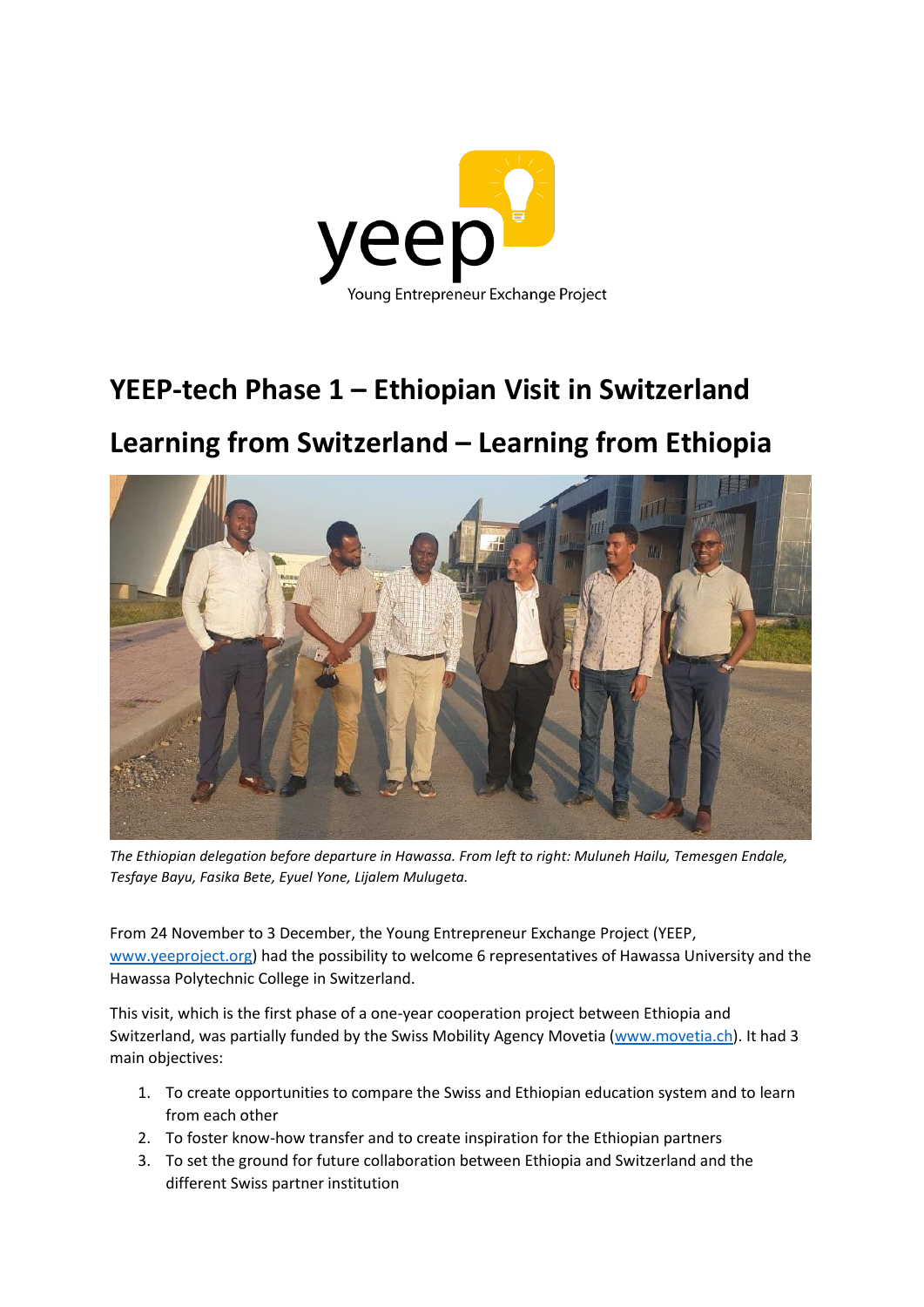

# **Several attempts to getting started**

Initially, the visit in Switzerland had been planned for November 2020. Due to the uncertainty and restrictions related to Covid, we were obliged to postpone the whole project by one year. But even in 2021 there were some obstacles to overcome: a very long deadline for visa application on the Swiss Embassy in Ethiopia, increasing uncertainties due to the Ethiopian civil war, and raising numbers of Covid cases in Switzerland exactly at the time of the visit. Finally, on 23 November early in the morning, we were very happy when we could welcome our guests at Geneva airport with a covid safe elbow bump.



*Finally getting started: Arrival at Geneva Airport*

In the train from Geneva to Bern, we had the chance for a first informal exchange. 4 of the guests had never been in Europe so far and they were very much interested to observe through the window of the train the changing landscape and the construction style of houses.

# **Warmer clothes are needed**

Despite the tiredness after the long flight, the Ethiopian group wanted immediately to start exploring

Bern after we dropped off the luggage at the Youth Hostel. We booked lunch on the hill of Gurten with the hope that we would manage to raise above the fog and to have some sun. But the sun did not want to come out and we would have to wait several days in order to convince our guests that the sky above Switzerland is not always grey.

Before the trip, we had warned our friends that it could become very cold and that it was important to bring warm clothes for the visit. However, from and Ethiopian perspective it is probably difficult to estimate what «very cold» could mean.



*Experiencing snow for the first time*

Therefore, we had to equip the group with some Swiss standard «warm clothes» in order not to be freezing during the whole visit.

On the other hand, everybody enjoyed very much the first centimetres of snow, which was just enough to form a snow ball and to throw it at each other.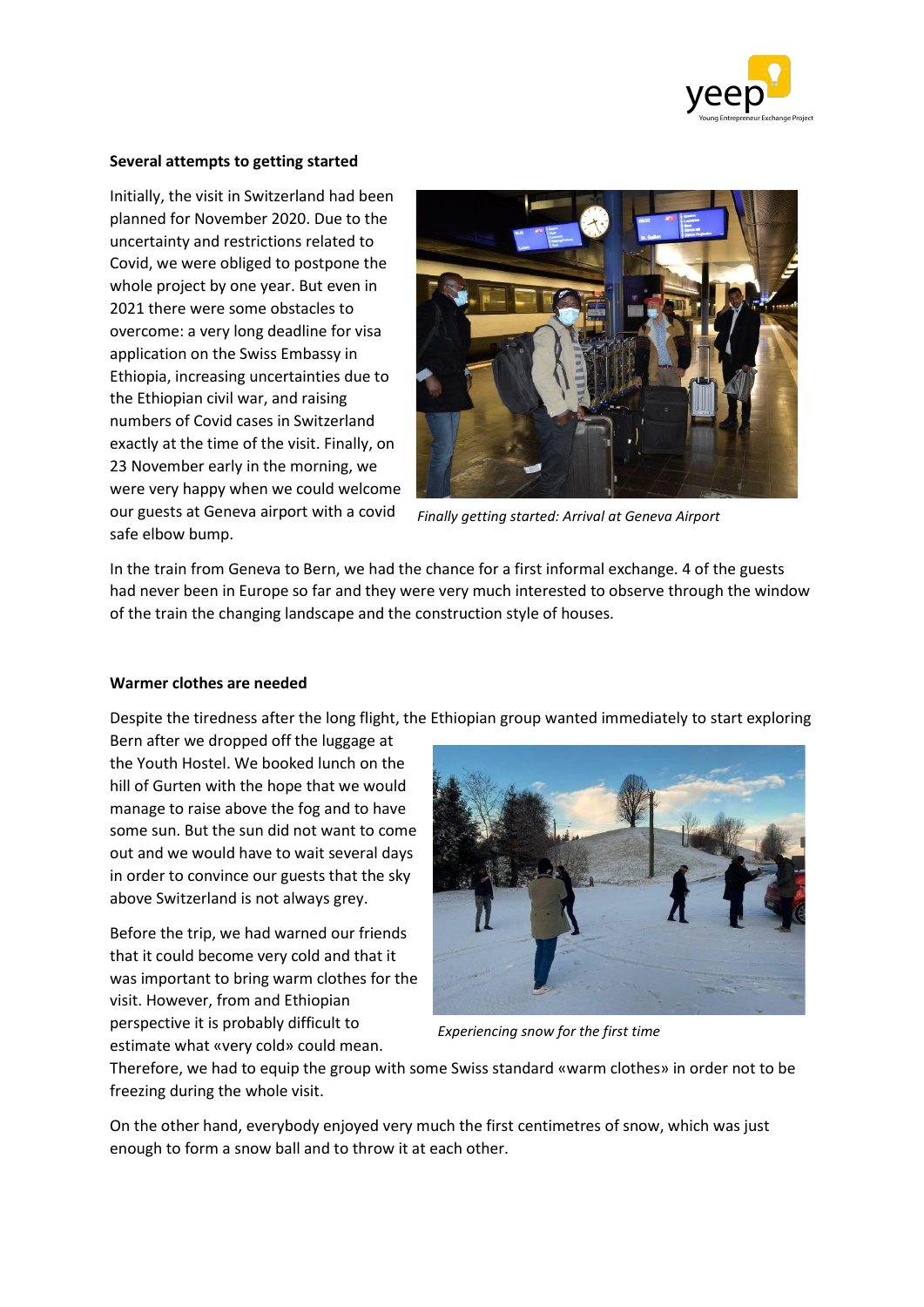

### **A full programme with many impressions**

We had set up an ambitious programme with 3 - 4 activities every day. All Swiss partner schools took over a few hours up to a full day, where the Ethiopian guests received an introduction to the school and could at the same time present their own institution and the Ethiopian education system. There also was time to get to know each other in order to establish a solid base of trust for future collaboration. Often, there was the possibility to visit a class and to get an insight into teaching activities. And in technical schools, there always was a part of the programme, where the guests could see and try out the machinery and the laboratories.

#### **Partner Institutions in Switzerland**

- Höhere Fachschule Technik Mittelland (hftm)
- Höhere Fachschule für Wirtschaft Bern (HFW)
- Berner Fachhochschule (BFH)
- Berufsbildungszentrum Biel/ Bienne (BBZ)
- Centre Jurassien d'Enseignement et de Formation (CEJEF)
- Centre Interrégional de Perfectionnement (CIP)
- StudentImpact (HSG)

### **Partner Institutions in Ethiopia**

- Hawassa University, Institute of Technology
- Hawassa Polytechnic College

Besides the exchange with partner schools, we completed the programme with some additional visits, for example a guided tour through the FabLab of Bern, a visit at the Center for Entrepreneurship at University of Bern and a guest lecture at ETH Zürich.

In order to give enough time for informal meetings, there were different opportunities in the programme such as invitations for dinner at home with members of DEVENTURE or different leisure activities.

For a detailed overview of all visits and activities, check out the list on the next page.



*Dinner at home: Experience real Swiss culture and everyday life.*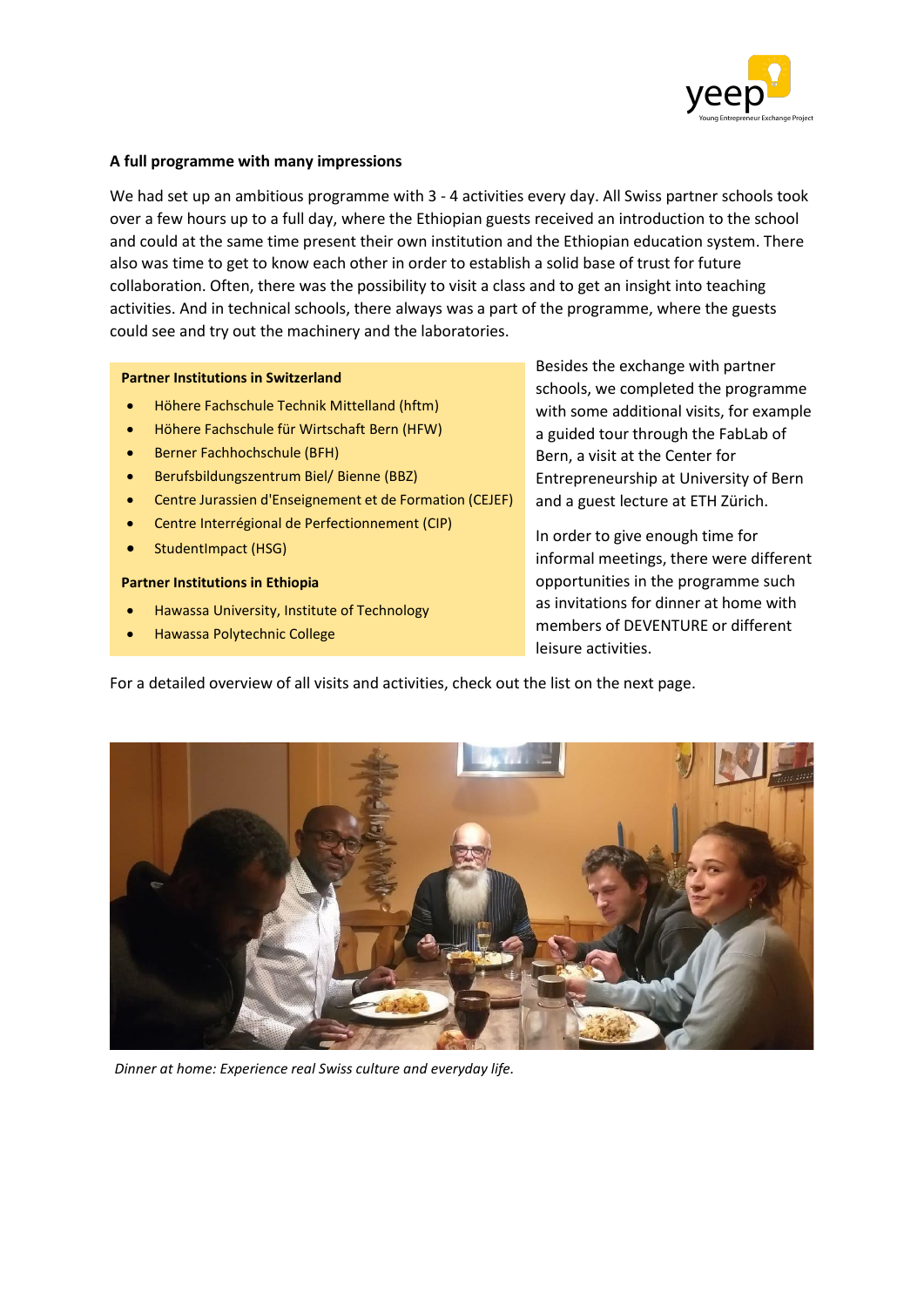

# **Summary of meetings and activities during the visit**

| <b>Date</b> | Institution/ main person                                                         | Content                                                                                                                                                                                                                                                                                                                 | <b>Objectives</b>                                                                                                                                                                                                  |
|-------------|----------------------------------------------------------------------------------|-------------------------------------------------------------------------------------------------------------------------------------------------------------------------------------------------------------------------------------------------------------------------------------------------------------------------|--------------------------------------------------------------------------------------------------------------------------------------------------------------------------------------------------------------------|
| 24.11.      | FabLab Bern, Kurt Meister                                                        | Visit of the lab and the machines, discussion about<br>$\bullet$<br>lab's business model                                                                                                                                                                                                                                | Get inspiration for establishment of a<br>FabLab at Hawassa University                                                                                                                                             |
| 25.11.      | hftm Biel, Urs Schild                                                            | Meeting with representatives of the school and<br>$\bullet$<br>students<br>Exchange about Swiss and Ethiopian education<br>system<br>Discussion about next project phases of YEEP-tech<br>(diploma thesis)<br>Defining new opportunities for further cooperation<br>$\bullet$                                           | Networking/ getting to know each other<br>Setting the ground for further cooperation<br>Inspiration about the education system in<br>Switzerland and about teaching methods                                        |
| 25.11.      | <b>Swiss Smart Factory</b>                                                       | Visit of the factory and the machines, inputs about<br>$\bullet$<br>production 4.0                                                                                                                                                                                                                                      | Inspiration from a high tech approach                                                                                                                                                                              |
| 26.11.      | University of Bern, Institute<br>of plant sciences, Dr. Zerihun<br>Tadele        | Presentation of Dr. Zerihun's research on Teff and<br>$\bullet$<br>his work between Ethiopia and Switzerland<br>Prestantion and discussion about the education<br>$\bullet$<br>system in Switzerland and Ethiopia<br>Discussion about the potential of developing<br>$\bullet$<br>engineering soultions for agriculture | Understanding of Swiss and Ethiopian<br>education system from an intermediate<br>perspective (Dr. Zerihun knows both<br>realities).<br>Networking for future door opening in the<br>agriculture sector in Ethiopia |
| 26.11.      | Bern University of Applied<br>Sciences, International<br>Office, Peter Eigenmann | Informal discussion, lunch<br>$\bullet$                                                                                                                                                                                                                                                                                 | Maintain relationship in view of possible<br>$\bullet$<br>future projects with BFH (for example<br>student exchange)                                                                                               |
| 26.11.      | SmartIT, Andreas Walther                                                         | <b>Workshop in MSTeams</b><br>$\bullet$                                                                                                                                                                                                                                                                                 | Establish MSTeams as a common tool for<br>further collaboration                                                                                                                                                    |
| 27.11.      | Switzerland Promotion,<br>Mimo Caci                                              | Visit of Emmental<br>$\bullet$<br>Introduction in diary industry and cheese making                                                                                                                                                                                                                                      | Leisure time<br>Experience snow<br>Have another example of a supply chain in<br>diary production                                                                                                                   |
| 28.11.      | DEVENTURE, board and YEEP<br>group                                               | Information about DEVENTURE and YEEP                                                                                                                                                                                                                                                                                    | Getting to know each other, set the ground<br>of trust for future cooperation                                                                                                                                      |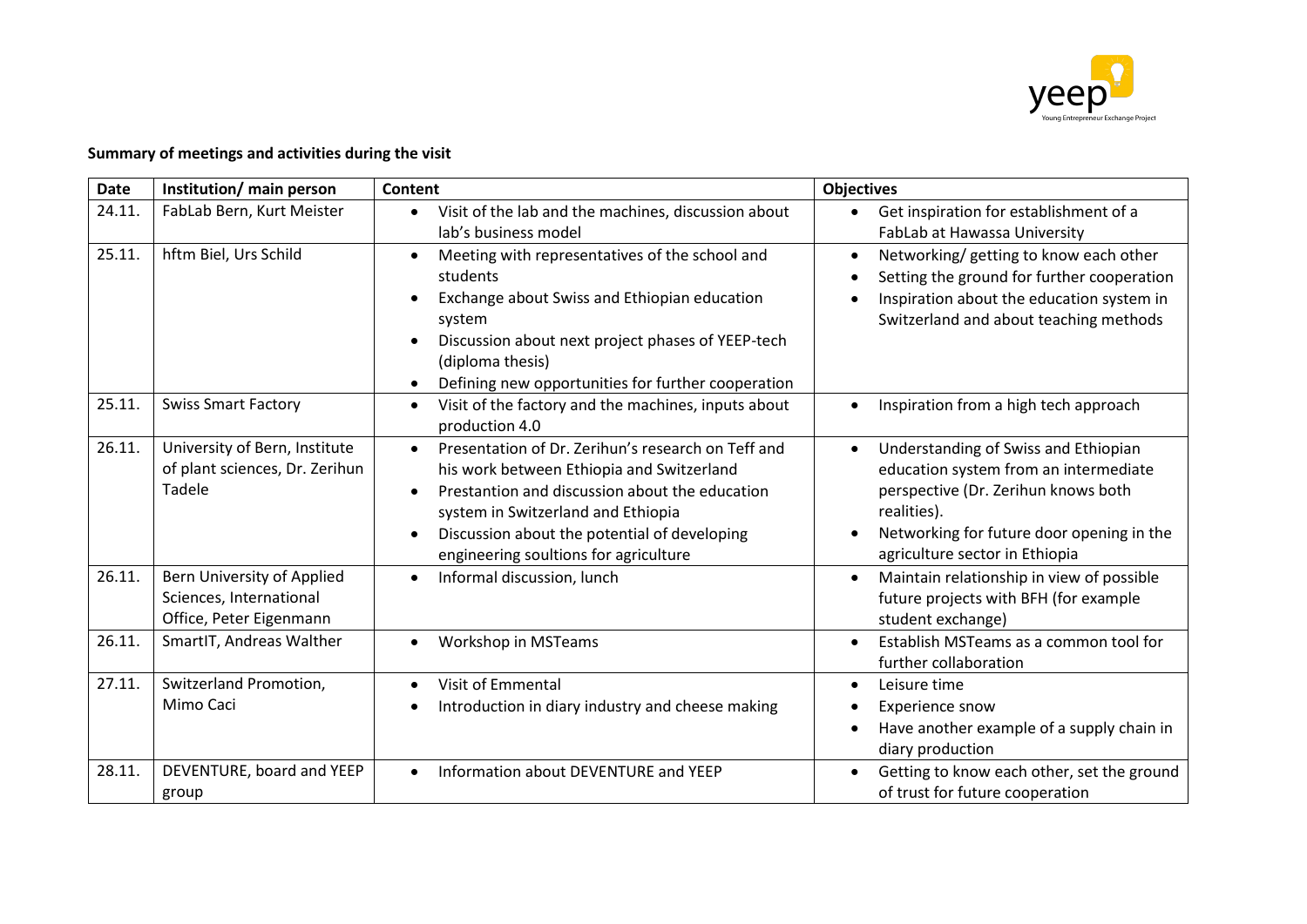

|        |                                                                                                         | Discussion about the further development of the<br>cooperation                                                                                                                                               | Understanding structures of the partners<br>$\bullet$<br>in Switzerland and Ethiopia<br>Discuss and plan the next phases of YEEP-<br>tech                                                               |
|--------|---------------------------------------------------------------------------------------------------------|--------------------------------------------------------------------------------------------------------------------------------------------------------------------------------------------------------------|---------------------------------------------------------------------------------------------------------------------------------------------------------------------------------------------------------|
| 29.11. | Iterativ, Lorenz Padberg                                                                                | Presentation of the IT-company<br>Insight into the business model of the company                                                                                                                             | Understanding the business model of a<br>small company that operates in a niche                                                                                                                         |
| 29.11. | University of Bern,<br>Department of Management<br>and Entrepreneurship, Prof.<br><b>Arthur Baldauf</b> | Insights into the CAS on Entrepreneurship<br>Discussion of challenges and solutions                                                                                                                          | Get inspiration, how to work with the<br>private sector and get funding for a<br>university programme<br>Networking: establish contacts for future<br>YEEP-editions (find Swiss participants)           |
| 29.11. | Technorama Winterthur                                                                                   | Visit of the museum<br>$\bullet$                                                                                                                                                                             | Getting inspiration about science pedagogy<br>$\bullet$                                                                                                                                                 |
| 30.11. | BFH-TI, Peter Brunner,<br>Yacine Bouazdia                                                               | Exchange about Ethiopian and Swiss education<br>$\bullet$<br>system and the curricullum of BFH<br>Visit of a class of system programming<br>Visit of robotics lab<br>Visit of living lab (health technology) | Establish a personal relation in order to<br>$\bullet$<br>prepare possible future projects<br>Get concrete inspiration, for example in<br>the field of robotics<br>Exchange about the education systems |
| 30.11. | WKS/HFW, Christian<br>Messerli, Michelle Steffen                                                        | Discussion about the new competence oriented<br>$\bullet$<br>eduacation model of WKS                                                                                                                         | Establish a personal relation in order to<br>$\bullet$<br>deepen the existing collaboration<br>Get inspiration for developing the<br>curriculum at Hawassa University                                   |
| 1.12.  | BFH AHB, Markus Schär                                                                                   | Discussion about education systems<br>Presentation of AHB's activities in other (African)<br>countries                                                                                                       | Check possibilities for new cooperation<br>$\bullet$<br>(AHB in Ethiopia?)                                                                                                                              |
| 1.12.  | Movetia, Julia Grünenfelder                                                                             | Presentation of Swiss and Ethiopian education<br>$\bullet$<br>system<br>Discussions about possibilities for funding future<br>projects                                                                       | Have a clear idea, what could be future<br>$\bullet$<br>possibilities for exchange programmes                                                                                                           |
| 2.12.  | <b>Atelier Busch</b>                                                                                    | Visit of the factory                                                                                                                                                                                         | Get an impression/ inspiration of a large<br>production company in Switzerland                                                                                                                          |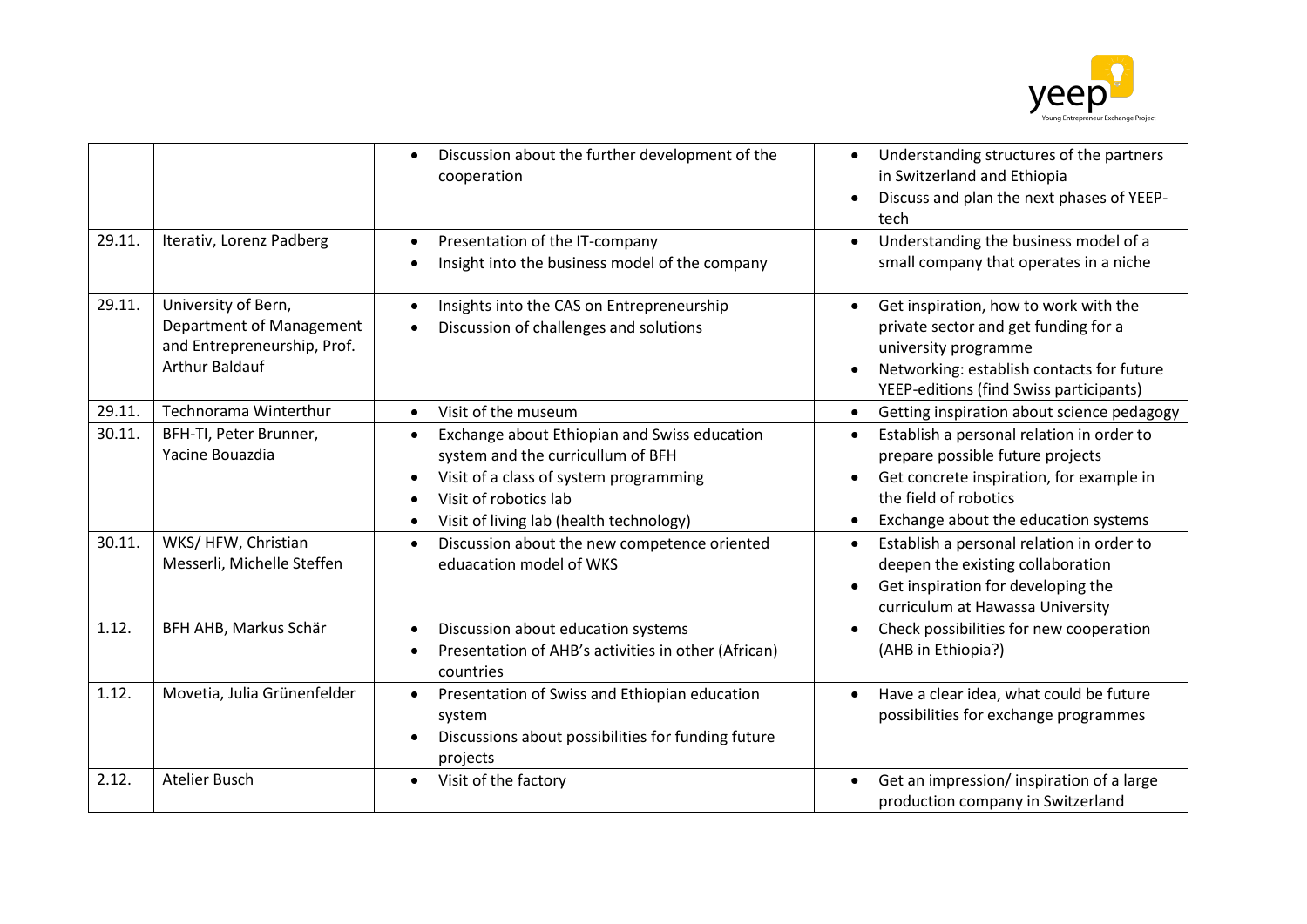

|       |                                                       | Presentation of education system (dual system,<br>enterprise plus school)<br>Visit of education minister of canton Jura                        | Understand the importance oft he<br>companies in the education system                                                                                                                             |
|-------|-------------------------------------------------------|------------------------------------------------------------------------------------------------------------------------------------------------|---------------------------------------------------------------------------------------------------------------------------------------------------------------------------------------------------|
| 2.12. | CEJEF Porrentruy, Gérard<br>Trouillard, Claude Maitre | Presentation of the two ways of education, which<br>the scool offers (Apprentices, higher education)<br>Visit of a class<br>Visit of robo-labs | Establish a first contact with the school<br>(networking)<br>Check how to better integrate them for<br>sending students to Ethiopia                                                               |
| 3.12. | <b>BBZ, Matthias Dick</b>                             | Visit of the school<br>Explanations about the apprentice system in<br>Switzerland                                                              | Establish a first contact with the school<br>(networking)<br>Try to better integrate apprentices in the<br>programme<br>Learn more about the dual education<br>system and the role of the schools |



*Meeting various institutions. From left to right: University of Bern, Institute of Plant Sciences. Swiss Smart Factory/ hftm Biel. BFH-TI, visit of the robotics lab.*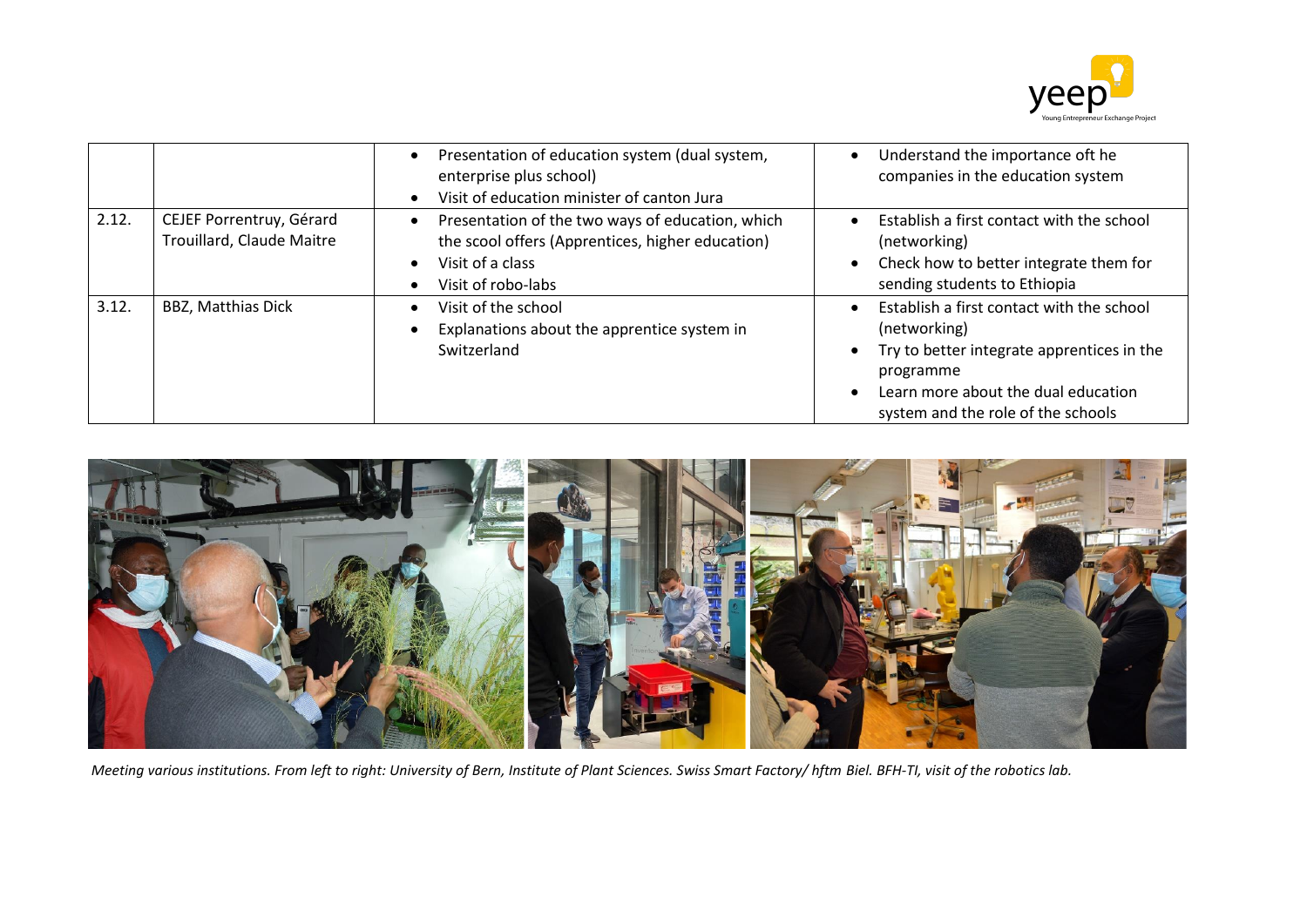



*Discussing differences of the Swiss and Ethiopian education system at CEJEF, division technique (Porrentruy).* 

# **Getting along with the Swiss public transport system**

Most of the time, the group was using public transport when going from one city to another. This brought also some challenges as trains don't wait even one minute. The good thing on the other hand is, that the next train usually is just a few minutes away…

Trains also played a role in our culture exchange programme and helped our guests to quickly become: From the beginning, the group had to take trains on their own without somebody to accompany them. It obviously is not so easy to understand the system and the strange names of places or to read time tables. The challenge became even bigger, when there was a police control in the train, when lines were interrupted and the group had to take a bus replacement service instead. With some guidance over the phone, the guests managed to overcome all these challenges and at the end of the visit all of them had become professional users oft he Swiss public transport system.

# **What will remain? First conclusions**

In 10 days, our Ethiopian guests have received uncountable impressions, met many different institutions and persons and led various important discussions. However, at the end it is not the big numbers that count, but what will become of it. That is why the work has just begun. We have started to evaluate the trip and we are trying to systematically check for every encounter, what could be the potential. Some very concrete steps have already been taken, for example with the signing of a Memorandum of Understanding between hftm and Hawassa University, under which student exchange will be organised as from 2022 on.